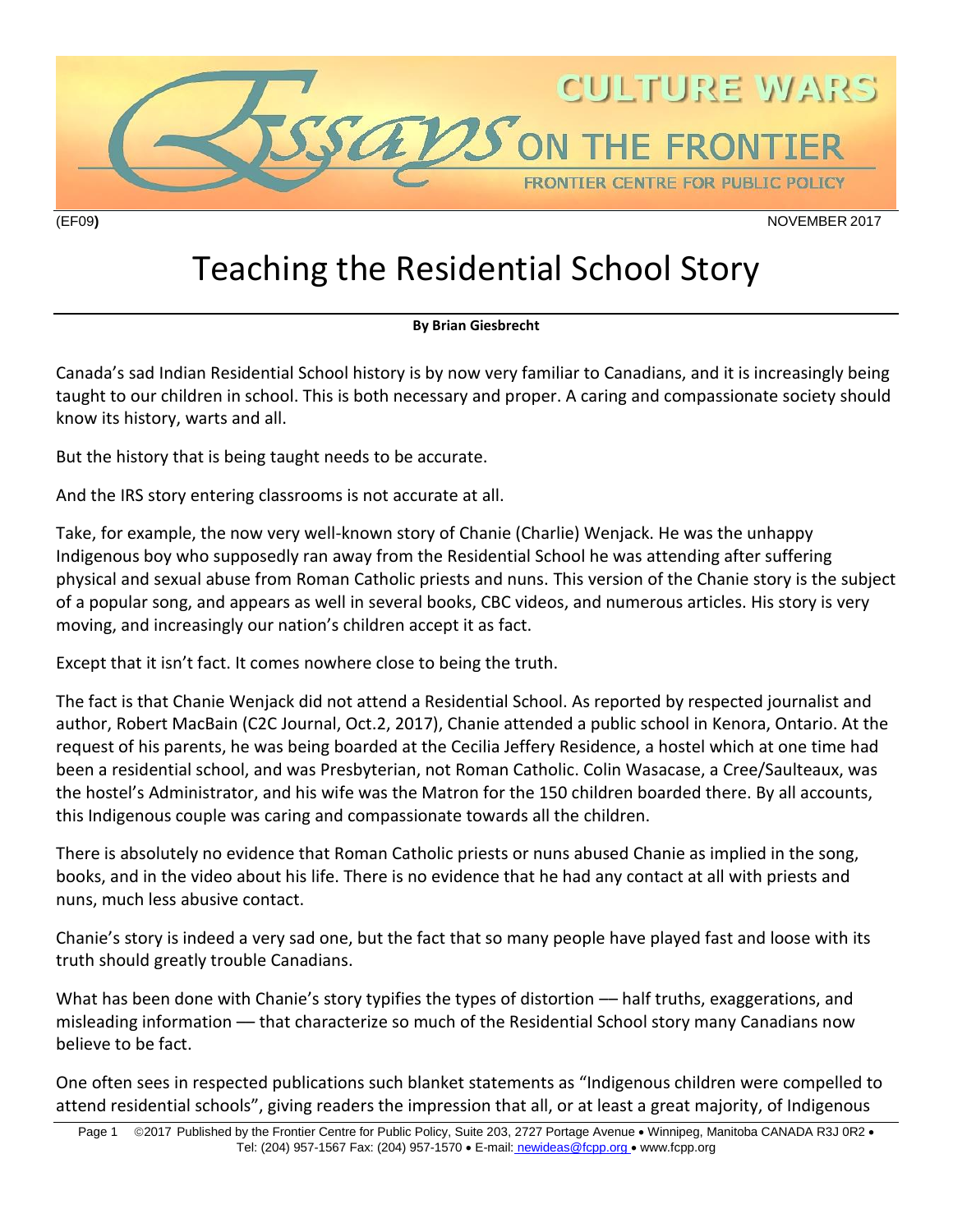children attended Residential Schools.

This is not true.

As reported by the Truth and Reconciliation Commission, about 150,000 children attended the schools during the entire history of their operation, between the 1870s and 1996. These children were drawn from the entire population of aboriginal people — status Indians, Inuit, non-status Indians, and Metis. But the 150,000 children represent only a small fraction of that total population, and a significant percentage of that number attended for only a few years.

And what about the great majority of children who did not attend an IRS? What was their life like?

In fact, most of those children received either very little or no education at all. That is one of the reasons Residential Schools came into existence in the first place — often at the urging of progressive Indigenous leaders who were desperate for a means of educating their children — because day schools were often not available on the sprawling reserves in the south, or in the hunting camps in the north.

Sitting in a classroom was alien to Indigenous cultures. The sighting of a moose in the area, or the running of the caribou, would cause schools to empty out for weeks or even for months at a time. Many Indigenous languages do not even have a term for formal education. The closest they come is the phrase "to sit". So a parent bringing a child to a school to be educated was said to be bringing the child there "to sit". The quality of the widely-separated federal day schools for native communities was not good, and most children on reserves received either a very poor education - or no education at all.

The children who did not attend Residential Schools had very hard lives. Tuberculosis, smallpox, and scrofula carried off thousands of children. (The fact that children died from these diseases away from home at Residential Schools is very sad, but consistent with the grim mortality figures for all children – and particularly for Indigenous children at the time. It is also sad that so many died at home.)

And what about the sexual abuse that happened at the Residential Schools? The Residential School story has Canadians believing that teachers, supervisors, priests, and nuns were the villains.

There certainly were sexual predators in the Residential Schools. In any situation where children are vulnerable, there are likely to be such people. But the vast majority of the teachers, supervisors, priests, and nuns working in the schools were ordinary, decent people, who thought that they were helping to educate children who would otherwise not have received an education. Now all these people are being slandered by being lumped in with the relatively small percentage of predators. It should also be noted that many of the supervisors who worked directly with the children were, in fact, Indigenous.

## However, the sexual abuse is not made up. Where did it come from?

The fact is that the overwhelming number of sexual assaults were almost certainly perpetrated by older students preying on younger ones. This worrying fact is mentioned in the TRC Report, and has been a discussion topic by Senator Murray Sinclair. But it is not widely presented in the popular media. It is not known by ordinary Canadians.

## Why did this happen?

Again, in any boarding school situation — given the fact that we are talking about adolescents — there will be sexual abuse. Read any account about English or Upper Canadian boarding schools and you will find it.

Page 2 © 2017 Published by the Frontier Centre for Public Policy, Suite 203, 2727 Portage Avenue • Winnipeg, Manitoba CANADA R3J 0R2 • Tel: (204) 957-1567 Fax: (204) 957-1570 • E-mail: newideas@fcpp.org • www.fcpp.org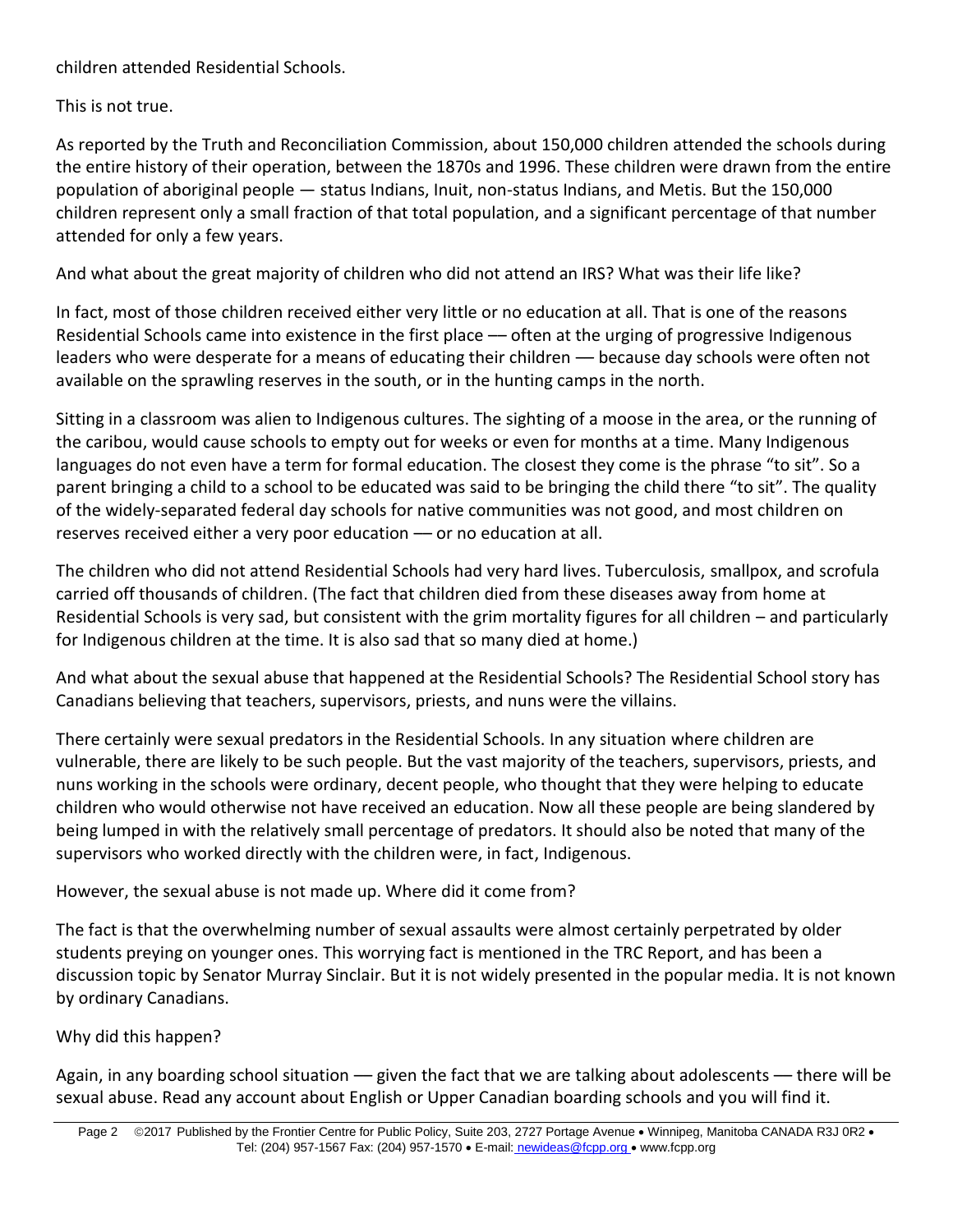But in Residential Schools, the sexual abuse by older students appears to have been far more prevalent.

Often, these children came from dependent communities. Dependent communities are almost always sick communities. Pathologies such as alcohol abuse, domestic violence, incest, and sexual aberrations set in soon after dependence becomes a fact. (Read Thomas Sowell, noted African American author and journalist, on his excellent analysis of dependence and its results.) These communities had been dependent since the seminomadic foraging lifestyle of their Indigenous populations had been abandoned.

The unfortunate students brought the problems of dependent communities with them to the schools, just as they often brought *bacillus tubercle*. It was not their fault, but the result was a cycle of physical and sexual abuse that ruined many lives. The prey in turn became the predator for the next generation.

The teachers, supervisors, priests, and nuns who sexually abused children deserve every bit of opprobrium that has come their way, and their victims deserve every penny of their compensation. But the fact that older children –– and not supervisors or teachers –– were responsible for much of the sexual abuse needs to be acknowledged. The whole story should be taught in schools.

And finally, we have the idea that no good came from Residential Schools. I have written on this topic before and pointed out the fact that the good, as well as the bad, must be acknowledged. The criticism directed towards me for daring to say this obvious truth was swift and harsh. Several commentators said that my articles — like this article you are now reading — were just "racism disguised as journalism". One critic even went so far as to say that anyone who dared to question the accuracy of the Residential School story that has been presented to Canadians was the equivalent of a Holocaust denier.

But I will say it again. Of course some good came from residential Schools. I point to a recent *Winnipeg Free Press* article about the Assiniboia Residential School that was located in the Tuxedo area of Winnipeg. It closed in 1973. (*The Winnipeg Free Press*, May 27, 2017). That school had a famous hockey team that won the respect of everyone they played. Eight members of that team went on to become chiefs in their home communities. Eight! That was not a coincidence. Those eight men had received the education and confidence necessary to become leaders, thanks to their Residential School experience. Many people on isolated reserves did not have that opportunity.

One famous example of an Indigenous person who has been quite vocal about the fact that the good, as well as the bad aspects of Residential Schools should be recognized, is Tomson Highway. He is, without a doubt, Canada's best-known Indigenous playwright and novelist. He was born in a dogsled, and grew up in the remote Barren Lands First Nation in northern Manitoba. Mr. Highway does not shy away from the negative parts of the Residential School experience –– in fact, he has written books and plays about those experiences. However, he is more than willing to talk about the positive aspects as well. Here is what he told the *Huffington Post* (reported 12/15/2015) about his Residential School experience:

All we hear is the negative stuff, nobody's interested in the positive, the joy in that school. Some of the happiest years of my life I spent at that school." He continues "You may have heard stories from 7,000 witnesses in the process that were negative" he adds "But what you haven't heard are the 7,000 reports that were positive stories. There are many very successful people today that went to those schools and have brilliant careers and are very functional people, very happy people like myself. I have a thriving international career, and it wouldn't have happened without that school. You have to remember that I came from the far north, and there were no schools up there.

It was also at Residential School that Mr. Highway learned to play the piano. He is now an accomplished

Page 3 © 2017 Published by the Frontier Centre for Public Policy, Suite 203, 2727 Portage Avenue • Winnipeg, Manitoba CANADA R3J 0R2 • Tel: (204) 957-1567 Fax: (204) 957-1570 • E-mail: newideas@fcpp.org • www.fcpp.org